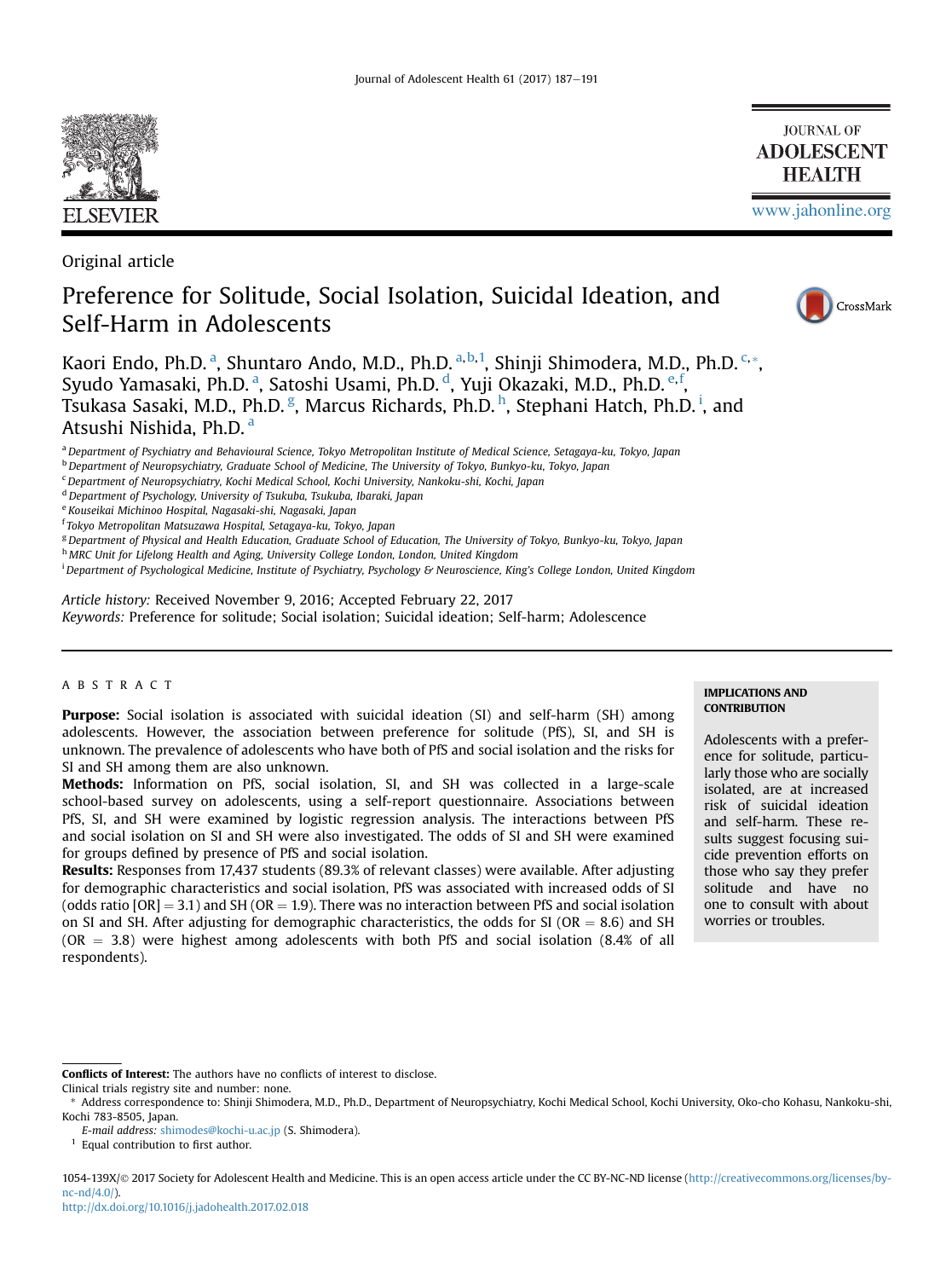Conclusions: PfS was associated with increased odds of SI and SH in adolescents. No interaction effect between PfS and social isolation on SI and SH was found, but adolescents with PfS and social isolation had the highest risk for SI and SH. Parents and professionals should pay attention to suicide risk in adolescents with PfS.

 2017 Society for Adolescent Health and Medicine. This is an open access article under the CC BY-NC-ND license (<http://creativecommons.org/licenses/by-nc-nd/4.0/>).

Suicide is the second leading cause of death in young people, accounting for 8.5% of total deaths in young people [\[1\]](#page-4-0). In Japan, the leading cause of death among 15- to 39-year-olds is suicide, while road traffic accidents is the leading cause in many other developed countries [\[2\].](#page-4-0) Also, self-inflicted injury is one of the leading causes of disability-adjusted life years in young people [\[3\]](#page-4-0). Social isolation has been identified as a risk factor for suicidal problems [\[1,4\].](#page-4-0) Since a rapidly changing social world increases the likelihood of social isolation during adolescence [\[5\]](#page-4-0), more attention should be paid for adolescents who experience social isolation.

Preference for solitude (PfS) in adolescence can be regarded as a developmental process. PfS has been said as a broad construct of unsociability and avoidance  $[6]$  and motivated by low approach and low-to-high avoidance [\[7\].](#page-4-0) The desire for solitude increases during adolescence, and time spent alone in adolescence can sometimes be beneficial for adjustment, perhaps because solitude facilitates individuation or identity formation [\[8\]](#page-4-0). As children grow older, solitude becomes more acceptable and they report solitude as more positive and important  $[8-10]$  $[8-10]$ . It has also been suggested that spending time alone in a volitional and autonomous manner is associated with higher levels of well-being  $[11]$ . On the other hand, negative aspects of PfS have also been reported. Several studies showed that PfS in early adolescence is associated with peer difficulties and maltreatment  $[12-14]$  $[12-14]$  $[12-14]$  and, in adolescence more generally, with low self-esteem, anxiety/depression, and emotional dysregulation  $[6,7]$ . Therefore, it is possible that risk for suicidal ideation (SI) and self-harm (SH) is increased in adolescents with PfS.

However, to the best of our knowledge, this has not been investigated. Furthermore, no studies have examined the prevalence of adolescents who had both PfS and social isolation and the risk of SI and SH among them. The objective of this study therefore was to examine these possible associations.

# Methods

## Study design

The present study was a cross-sectional survey of students in public junior and senior high schools (7th-12th graders, age range  $12-18$  years). The survey was conducted between 2008 and 2009 using a self-report questionnaire. The principal investigator of the study asked all heads and administrators of public junior high schools in the city of Tsu, (the second biggest city in a rural prefecture, having about 290,000 people), and public junior and senior high schools in Kochi Prefecture, (a rural prefecture, having approximately 780,000 people), to participate into the survey. Of the 138 junior and 36 senior high schools invited, 47 junior and 30 senior high schools participated.

Parents were informed of the research project by letter and asked to notify the school if they did not want their children to participate. On the day of the survey, students were told that participation was voluntary and there was no disadvantage in nonparticipation; they were then given the choice of opting out. Each teacher reported the total number of students present and absent on the day of the survey. The study was approved by the ethics committees of Tokyo Metropolitan Institute of Medical Science, Mie University School of Medicine, and Kochi Medical School.

Among 19,436 students in the relevant classes, 18,250 (93.8%) agreed to participate. Of the remainder, 798 (4.1%) were absent on the day of the survey and 388 (2.0%) declined to participate. Among the participants, 903 (4.9%) were excluded from the analysis because of incomplete answers to questions (numbers of missing data for PfS was 155, for social isolation was 267, for SI was 95, and for SH was 433). Thus, responses from 17,347 (95.1%) students were analyzed (89.3% of all students in the relevant classes). Of these students, 50.2% were female, and their ages ranged from 12 to 18 years, with a mean age of 15.2 years (standard deviation  $= 1.7$  years).

#### Measurements

The participants were asked to fill in an anonymous selfreport questionnaire including questions about PfS, social isolation, SI, SH, and demographic characteristics including age, sex, and living status.

### Preference for solitude

The question, "Do you prefer to be alone rather than to be with someone?" was used to evaluate PfS. This question had the highest loading among the four items for measuring PfS in the previous study  $[6]$ . The four possible responses were "no," "probably no," "probably yes," and "yes." Students who replied "yes" or "probably yes" were defined as those who had PfS.

#### Social isolation

In this article, considering the previous studies  $[15]$ , we defined social isolation as the lack of quantity of social contacts for emotional support. The question "With how many people can you consult about your worries or troubles?" was used. The five possible responses were "no one," "one," "two," "three," and "more than four." Individuals who answered "no one" were defined as those who were socially isolated.

## Suicidal ideation

Current SI was assessed by the question "Do you currently have thoughts that your life is no longer worth living?" The four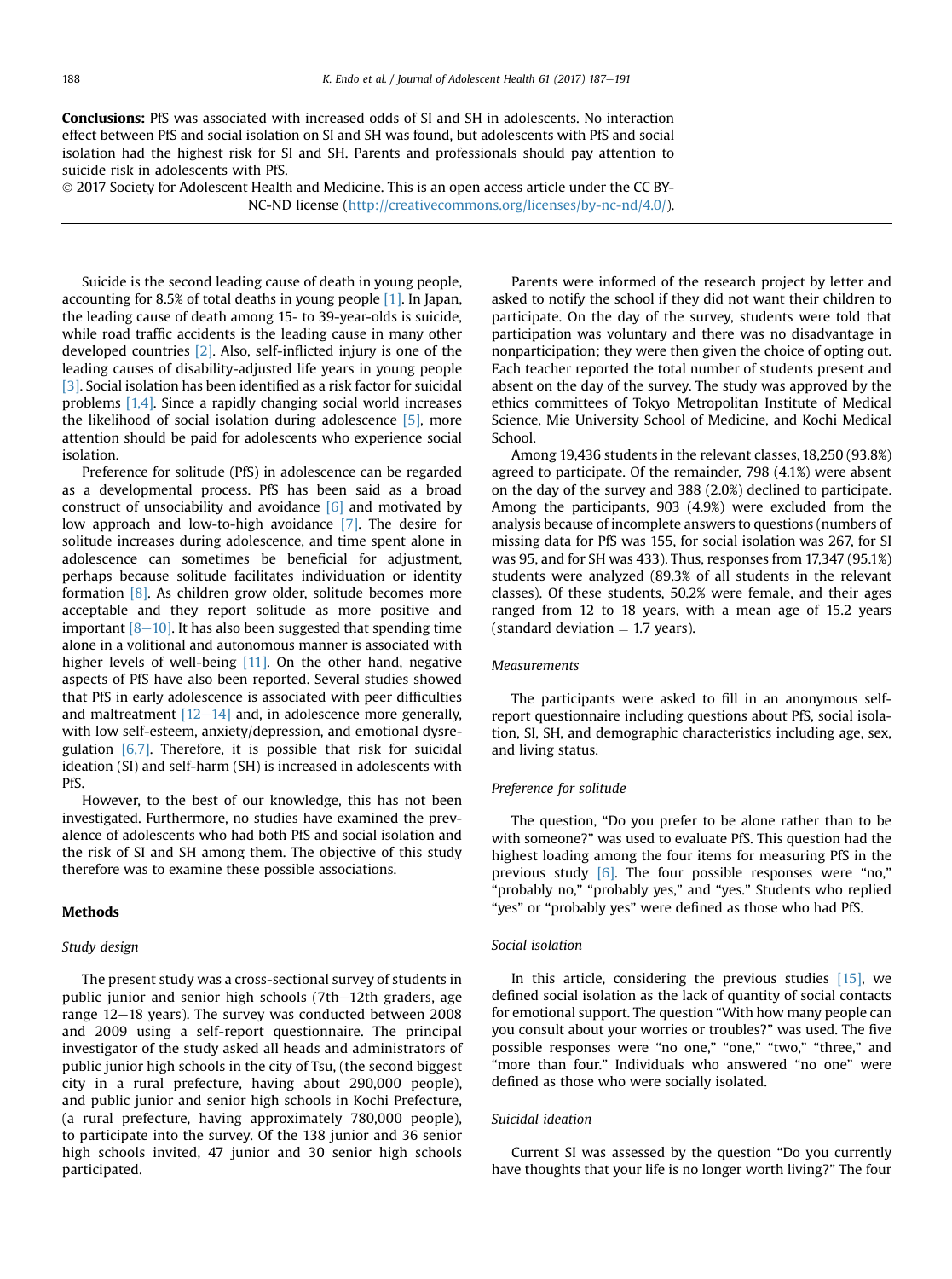possible responses were "no," "probably no," "probably yes," and "yes." Responses of "yes" or "probably yes" were regarded as the presence of current suicidal feelings.

#### Self-harm

The question "Have you intentionally hurt yourself within the past year?" was used to measure the 12-month prevalence of SH. The two possible responses were "no" and "yes." Based on the definition used in a previous study  $[16]$  and in a comparative study of seven countries [\[17\],](#page-4-0) SH was defined as an act with a nonfatal outcome in which an individual deliberately did one or more of the following: initiated behavior (e.g., self-cutting and jumping from a height) which was intended to cause SH; ingested a substance in excess of the prescribed or generally recognized therapeutic dose; or ingested a substance or object not intended for ingestion. Classification of the episode as SH or otherwise was based on independent ratings by two researchers using these criteria. The kappa value for agreement between the two raters was .83 (95% confidence interval [CI]:  $.79-.86$ ). Any classification discrepancies between the two raters were resolved by discussion.

#### Statistical analysis

Associations between PfS, SI, and SH were investigated using logistic regression analysis. Multivariable logistic regression analysis was conducted to control for the effects of demographic characteristics and social isolation. A possible interaction effect between PfS and social isolation on SI and SH was also tested. Linear regression analysis treating PfS, SI, and SH as ordinal variables was also conducted. Next, students were divided into four groups according to the presence of PfS and social isolation (group 1: PfS–/social isolation–, group 2: PfS–/social isolation+,  $group 3: PfS+/social isolation-$ , and  $group 4: PfS+/social$ 

isolation $+$ ; Figure 1). Risk for SI and SH in these four groups was investigated using multivariable logistic regression analysis.

# Results

Seventeen thousand three hundred forty-seven adolescents were included in this study. The mean age was 15.2 (standard deviation  $= 1.7$ ), and the prevalence of PfS and social isolation were 29.9% and 17.2%, respectively. The prevalence of current SI and 12-month prevalence of SH were 11.5% and 3.8%, respectively. The prevalence of PfS increased with age ( $p < .01$ , [Table 1\)](#page-3-0). The prevalence of social isolation increased with age in boys  $(p < .01)$ .

PfS was associated with increased odds of SI (odds ratio  $[OR] = 3.7, 95\%$  CI: 3.4–4.1,  $p < .001$ , [Table 2](#page-3-0)). Adjusting for demographic characteristics and social isolation slightly attenuated this association although it remained significant at the 5% level (adjusted OR = 3.1, 95% CI: 2.8–3.4,  $p < .001$ ). Similarly, PfS was associated with the increased odds of SH (OR  $= 2.2$ , 95% CI: 1.9–2.6,  $p < .001$ ). This association was also slightly attenuated by adjusting for demographic characteristics and social isolation, although again it remained significant at the 5% level (adjusted OR = 1.9, 95% CI: 1.6–2.3,  $p < .001$ ). There was no statistically significant interaction effect at the 5% level between PfS and social isolation on SI ( $p = .70$ ) and SH ( $p = .06$ ). Linear regression analyses in which PfS and SI were treated as ordinal variables showed that students with stronger PfS had stronger SI (adjusted:  $B = .263$ ,  $p < .001$ ). The sensitivity analysis in which PfS was treated as an ordinal categorical variable in logistic regression analyses showed that stronger PfS was associated with the increased odds of SH (adjusted  $OR = 1.401$ ,  $p < .001$ ).

More students with PfS experienced social isolation than those without PfS (28.1% vs. 12.6%,  $p < .001$ ). Logistic regression analysis showed that odds of SI were higher in group 2, 3, and

Preference for solitude Social isolation  $n = 10628$ (61.3%)  $n = 12159$ (70.1%)  $n = 1531$ (8.8%) Total sample  $= 17347(100.0\%)$  n = 3732 (21.5%)  $n = 5188$ (29.9%)  $n = 1456$ (8.4%) Socially isolated Group 4 Not prefer for solitude Prefer for solitude Not socially isolated Group 1 Socially isolated Group 2 Not socially isolated Group 3

Figure 1. Distribution of four groups defined by the presence of preference for solitude and social isolation.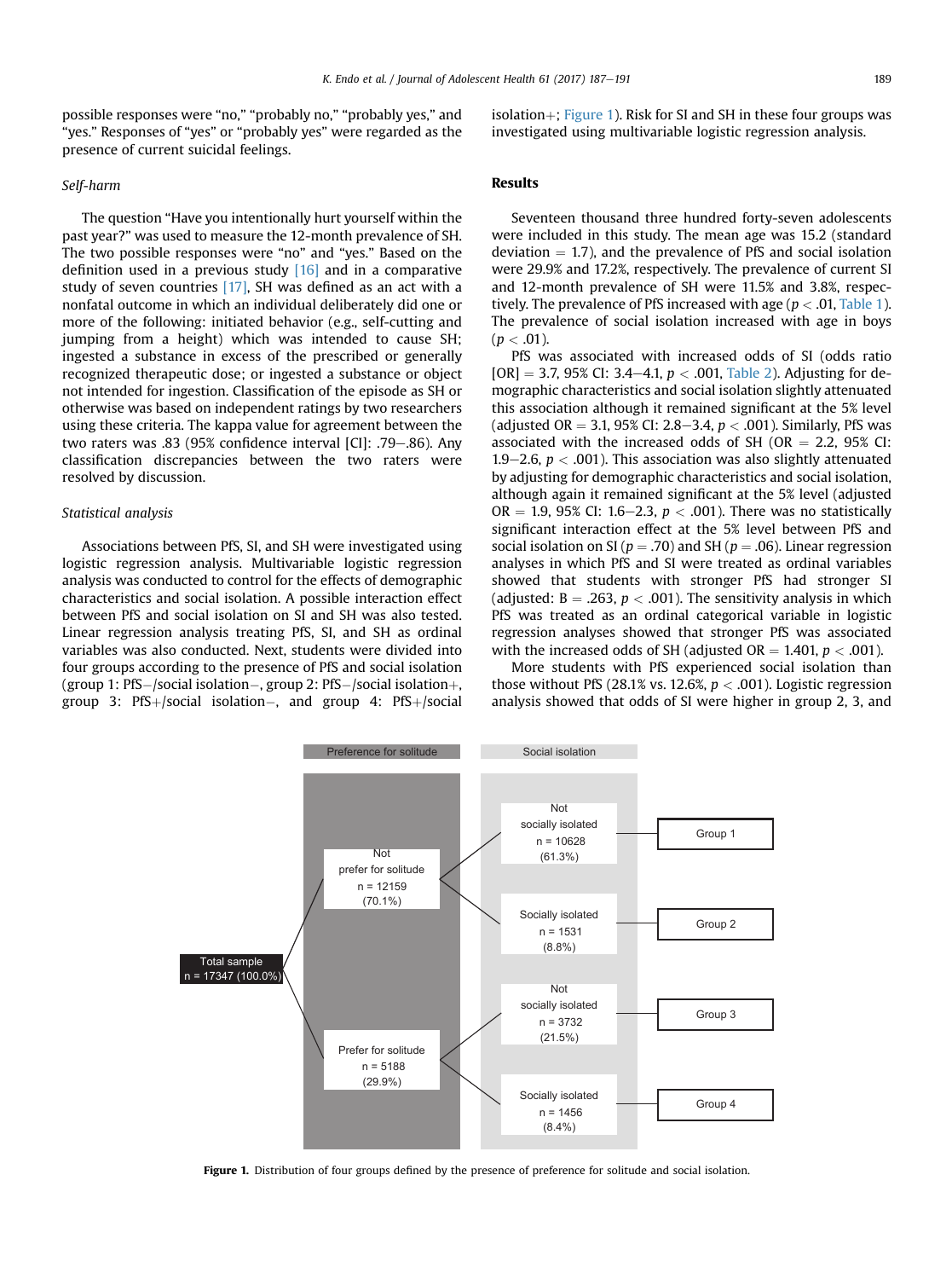<span id="page-3-0"></span>Table 1

| Sex         | Age | $\mathbb N$ | PfS, $n$ $(\%)$ | <i>p</i> value                                 | Social isolation, n (%) | <i>p</i> value                 |
|-------------|-----|-------------|-----------------|------------------------------------------------|-------------------------|--------------------------------|
| <b>Boys</b> | 12  | 360         | 76 (21.1%)      | $\leq 0.001$ <sup>a</sup> (for age difference) | 69 (19.2%)              | .001 $^a$ (for age difference) |
|             | 13  | 1,458       | 333 (22.8%)     |                                                | 298 (20.4%)             |                                |
|             | 14  | 1,478       | 392 (26.5%)     |                                                | 358 (24.2%)             |                                |
|             | 15  | 1,474       | 413 (28.0%)     |                                                | 333 (22.6%)             |                                |
|             | 16  | 1,594       | 531 (33.3%)     |                                                | 365 (22.9%)             |                                |
|             | 17  | 1,409       | 471 (33.4%)     |                                                | 339 (24.1%)             |                                |
|             | 18  | 869         | 310 (35.7%)     |                                                | 229 (26.4%)             |                                |
|             |     |             |                 | .052 (for sex difference)                      |                         | $< 0.001$ (for sex difference) |
| Girls       | 12  | 326         | 69 (21.2%)      | $\leq 0.001$ <sup>a</sup> (for age difference) | 41 (12.6%)              | .977 $a$ (for age difference)  |
|             | 13  | 1,358       | 350 (25.8%)     |                                                | 160 (11.8%)             |                                |
|             | 14  | 1,404       | 388 (27.6%)     |                                                | 148 (10.5%)             |                                |
|             | 15  | 1,472       | 442 (30.0%)     |                                                | 160 (10.9%)             |                                |
|             | 16  | 1,694       | 554 (32.7%)     |                                                | 205 (12.1%)             |                                |
|             | 17  | 1,559       | 549 (35.2%)     |                                                | 188 (12.1%)             |                                |
|             | 18  | 892         | 310 (34.8%)     |                                                | 94 (10.5%)              |                                |

Prevalence of preference for solitude and social isolation in different age and sex groups

PfS = preference for solitude.<br><sup>a</sup> p value for chi-square for trend.

4 compared with group 1 (all  $p < .01$ ; [Table 3\)](#page-4-0). Multivariable logistic regression analysis adjusting for demographic characteristics showed similar results. The odds of SI were highest in group 4 and were 8.6 times higher than that of in group 1. Similar results were observed with regard to the risk for SH. For multivariable logistic regression analysis adjusting for demographic characteristics, the odds of SH was higher in group 3 and 4 compared with group 1 ( $p < .001$ , [Table 3\)](#page-4-0). The odds of SH were highest in group 4 and were 3.8 times higher in group 4 than that of in group 1.

## Discussion

This was the first study to investigate risk of suicidal problems among adolescents who had PfS and were socially isolated. PfS was associated with increased risk of SI and SH. Furthermore, PfS and social isolation had no interactive effect on SI and SH, and adolescents with PfS and social isolation were at the highest risk for SI and SH.

The prevalence of PfS and social isolation increased with adolescent age. This may reflect the fact that solitude becomes more normative in late adolescence than in early adolescence [\[9\].](#page-4-0) The association between PfS and social isolation was consistent with a previous finding that a positive correlation between peer loneliness and positive attitude to solitude exists. [\[18\]](#page-4-0).

PfS was associated with increased odds of SI and SH of adolescents. This is consistent with previous studies showing that adolescents with PfS had more depressive symptoms than those without [\[9,10\]](#page-4-0). Adolescents with PfS may internalize negative peer views on withdrawal, which is especially strong in early adolescence [\[12\],](#page-4-0) leading to SI and SH. Also, since the quality of peer relationships affects psychological well-being in adolescence [\[4\],](#page-4-0) adolescents with PfS may tend to feel alienated and suicidal if not belonging to peer groups.

Furthermore, PfS and social isolation had no interactive effect on SI and SH, and PfS did not mitigate the effect of social isolation on SI and SH. Adolescents with PfS and social isolation had the highest odds of SI and SH. This result does not seem to accord with a previous finding that higher levels of well-being were associated with spending time alone in a volitional and autonomous manner  $[8]$ . However, PfS may not always be volitional and autonomous and may arise from lack of social contact. There may be many adolescents who might try to rationalize that they prefer solitude, even if they feel lonely and uncomfortable with their isolated state. PfS may be a complicated construct rather than a simple one. Solitude facilitates individuation or identity formation  $\begin{bmatrix} 8 \end{bmatrix}$  and is associated with higher levels of well-being [\[11\]](#page-4-0). On the other hand, PfS is associated with peer difficulties and maltreatment  $[12-14]$  $[12-14]$  $[12-14]$ , low self-esteem, anxiety/depression, and emotional dysregulation [\[6,7\]](#page-4-0).

The main strength of this study was the large sample and the high response rate. On the other hand, there were several limitations. First, the sample consisted of participants who were in attendance at school on the day of the survey. Second, the data were cross-sectional, and therefore no causal relationship between PfS and suicidality can be inferred from this study. Third, we used single-item measures to make the questionnaire as short as possible. This effort enabled the high response rate, but we should consider the use of single-item measures as a limitation. Fourth, since no data on suicide attempts were obtained in our study, we could not examine the association between PfS and suicide attempt.

Table 2

Associations between preference for solitude, suicidal ideation, and self-harm

| Model | Adjusted for                                                           | SI        |             |                | <b>SH</b> |             |                |  |  |  |  |
|-------|------------------------------------------------------------------------|-----------|-------------|----------------|-----------|-------------|----------------|--|--|--|--|
|       |                                                                        | <b>OR</b> | 95% CI      | <i>p</i> value | <b>OR</b> | 95% CI      | <i>p</i> value |  |  |  |  |
|       | PfS                                                                    | 3.7       | $3.4 - 4.1$ | $-.001$        | 2.2       | $1.9 - 2.6$ | $-.001$        |  |  |  |  |
|       | $PfS + demographic factorsa$                                           | 3.6       | $3.3 - 4.0$ | $-.001$        | 2.2       | $1.9 - 2.5$ | < 0.001        |  |  |  |  |
|       | PfS + demographic factors <sup><math>a</math></sup> + social isolation | 3.1       | $2.8 - 3.4$ | $-.001$        | 1.9       | $1.6 - 2.3$ | $-.001$        |  |  |  |  |

95% CI = 95% confidence interval; OR = odds ratio; PfS = preference for solitude; SH = self-harm; SI = suicidal ideation. <br><sup>a</sup> Demographic factors included age, sex, and living with parent(s).